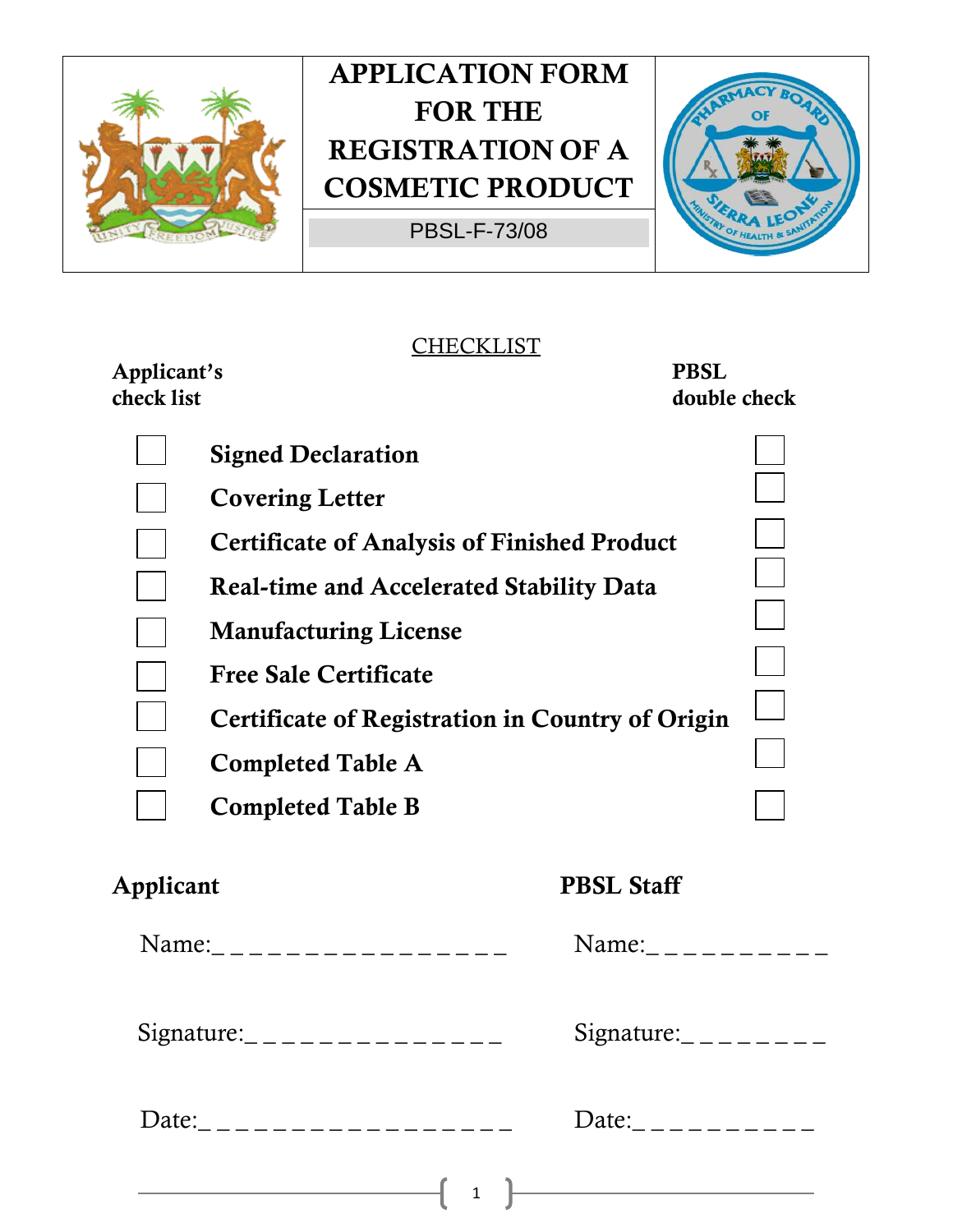

PBSL-F-73/08



### **APPLICATION FOR THE REGISTRATION OF A COSMETIC**

*(To be submitted in duplicate)* 

Cover letter addressed to:

**THE REGISTRAR PHARMACY BOARD OF SIERRA LEONE 64 SIAKA STEVENS STREET FREETOWN SIERRA LEONE P.M.B. 322** 

**Samples and printed matter to be forwarded by post or by other means and carriages; customs duty and clearance to be effected by the applicant in all instances.** 

#### **A. PARTICULARS OF PRODUCT**

Name of Cosmetic ..……………………………………………………………… Dosage Form…..………………………. Colour…………….…………………… Commercial Presentation(s)……….…..……… Country of Origin: …………..

### **B. PARTICULARS OF APPLICANT**

Name of Applicant/Licence Holder: …………………………………………… Business Address:…………………………………………………..…………….

Phone: ………..…………………. Fax….….…….…e-mail……………….……

2

#### **C. PARTICULARS OF MANUFACTURER**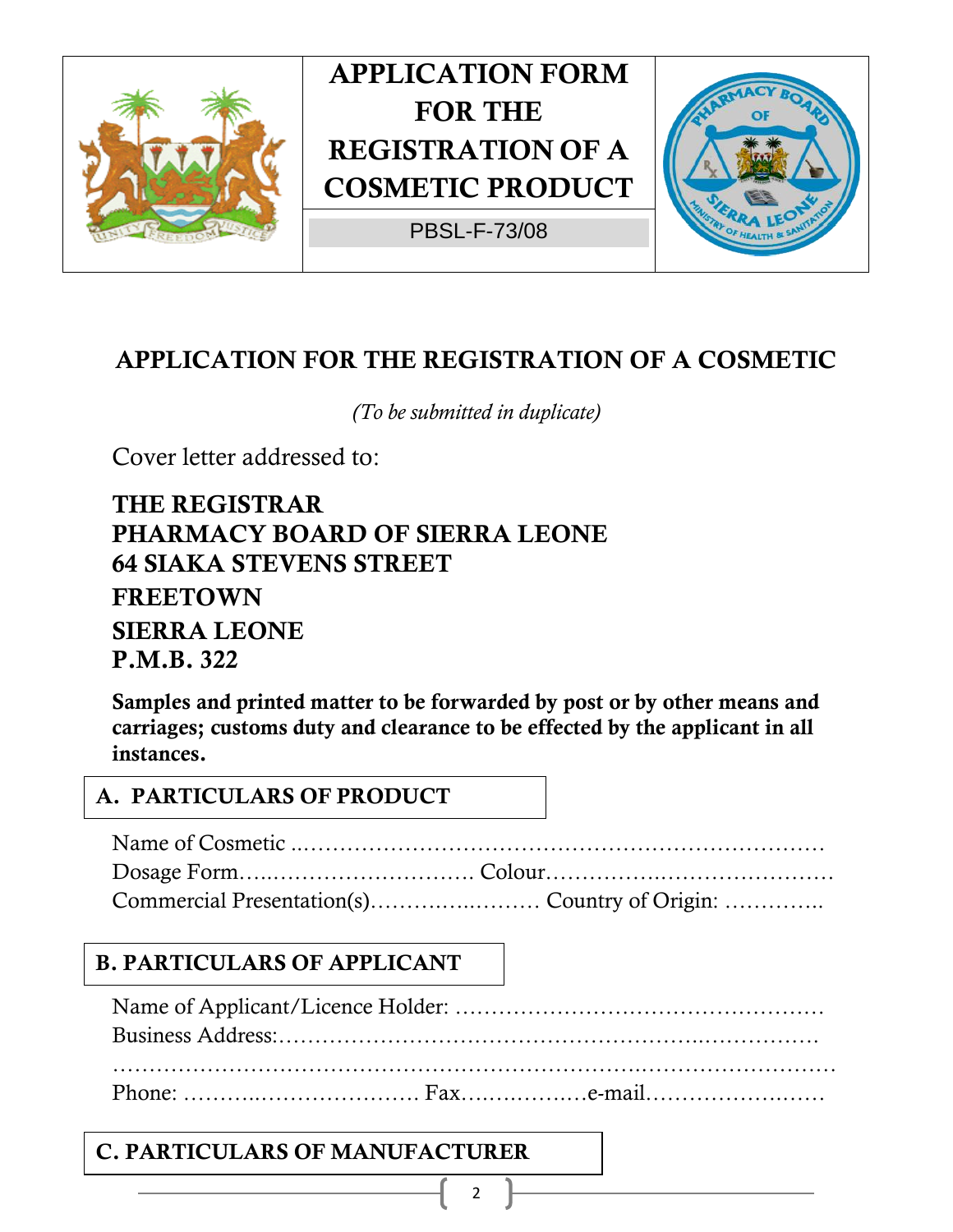

PBSL-F-73/08



#### Name and Address of Manufacturer………….…….………………………….. ……………………………………………………………………………………… Phone ……………………… Fax ……….……………… e-mail ………………

### **D. PARTICULARS OF LOCAL AGENT**

Name and Address of Local Agent……………………………………………… …………………………………………………………………………………….. Phone: ……….…………… Fax……….….……….… e. mail ……………….… Cosmetic Classification……………………………………………………….. Application Fee Paid…………………….…………….Date……………………

#### **E. CERTIFICATION BY A RESPONSIBLE PERSON IN THE APPLICANT COMPANY**

#### **Certification**

I the undersigned certify that all the information in the accompanying documentation concerning this application for registration for:

Proprietary name:………………………………………………………………… Approved generic name(s)[INN]:………………………………………………… ……………………………………………………………………………………… ……………………………………………………………………………………… ……………………………………………………………………………………..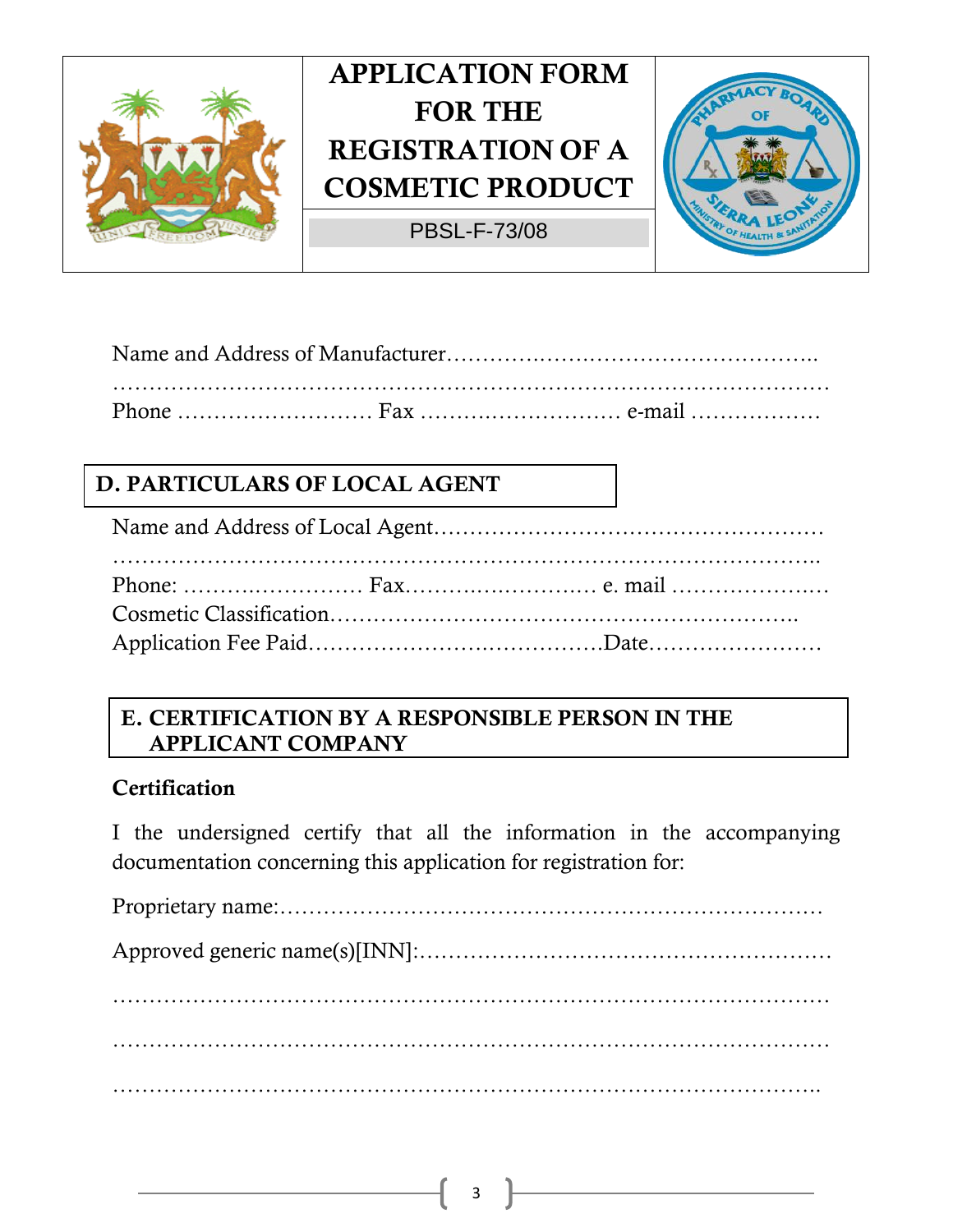

PBSL-F-73/08



| is correct and true, and reflects the total information available.                                                                                   |
|------------------------------------------------------------------------------------------------------------------------------------------------------|
|                                                                                                                                                      |
|                                                                                                                                                      |
|                                                                                                                                                      |
|                                                                                                                                                      |
| <b>APPENDIX1</b><br><b>General Product Specifications</b>                                                                                            |
|                                                                                                                                                      |
|                                                                                                                                                      |
|                                                                                                                                                      |
| Please complete tables A or B attached as appendices V and VI detailing all<br>active and non-active ingredients as indicated in the examples below: |
| Example for completing Table A for active ingredients<br>(i)                                                                                         |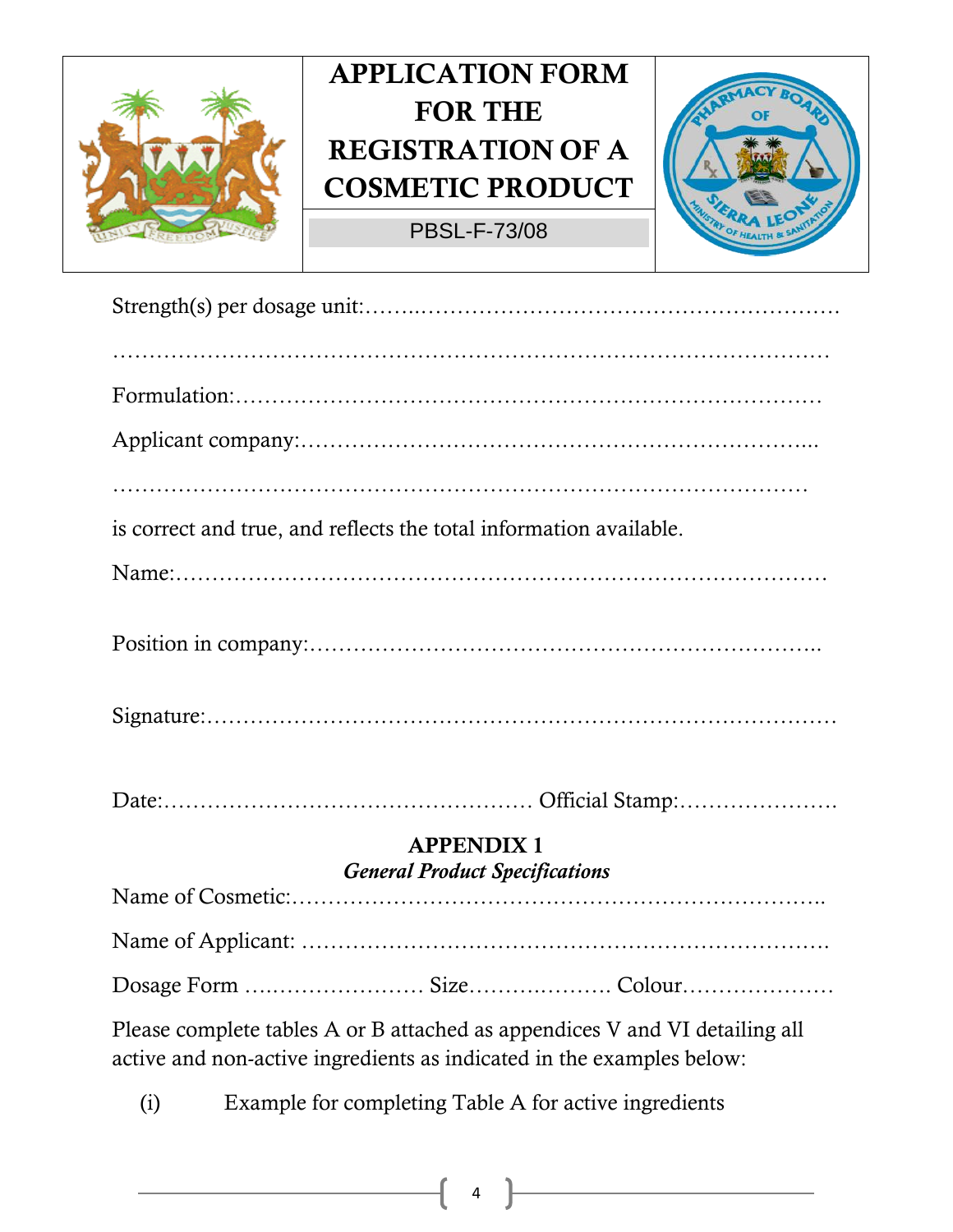



| Approved chemical<br>name |           | Quantity per<br>dosage unit | Specification | Reason for<br>inclusion of<br>ingredient |
|---------------------------|-----------|-----------------------------|---------------|------------------------------------------|
| Aloe vera                 | 2mg/150ml |                             |               | ICP                                      |
|                           |           |                             |               |                                          |

#### (ii) Example for completing Table B for non-active ingredients

| Approved chemical    | Quantity per | Specification | Reason for        |
|----------------------|--------------|---------------|-------------------|
| name                 | dosage unit  |               | inclusion of non- |
|                      |              |               | active ingredient |
| Sodium laurylsulfate | $10\%/g$     | B.P           | Surfactant        |
|                      |              |               |                   |

Specifications of packaging materials

………………………………………………………………………………………

……………………………

……......……………………………………………… ………………………………………………………..

Any ingredient liable to cause dependence/and/or listed in the UN lists of psychotropic and narcotic drugs

………………………………………………………………………………………

If product contains any skin lightening ingredient(s) state the name(s) and strength

………………………………………………………………………………………

#### **NOTE:**

1. The chemical name must, where possible, be given in terms of the published list of an appropriate international body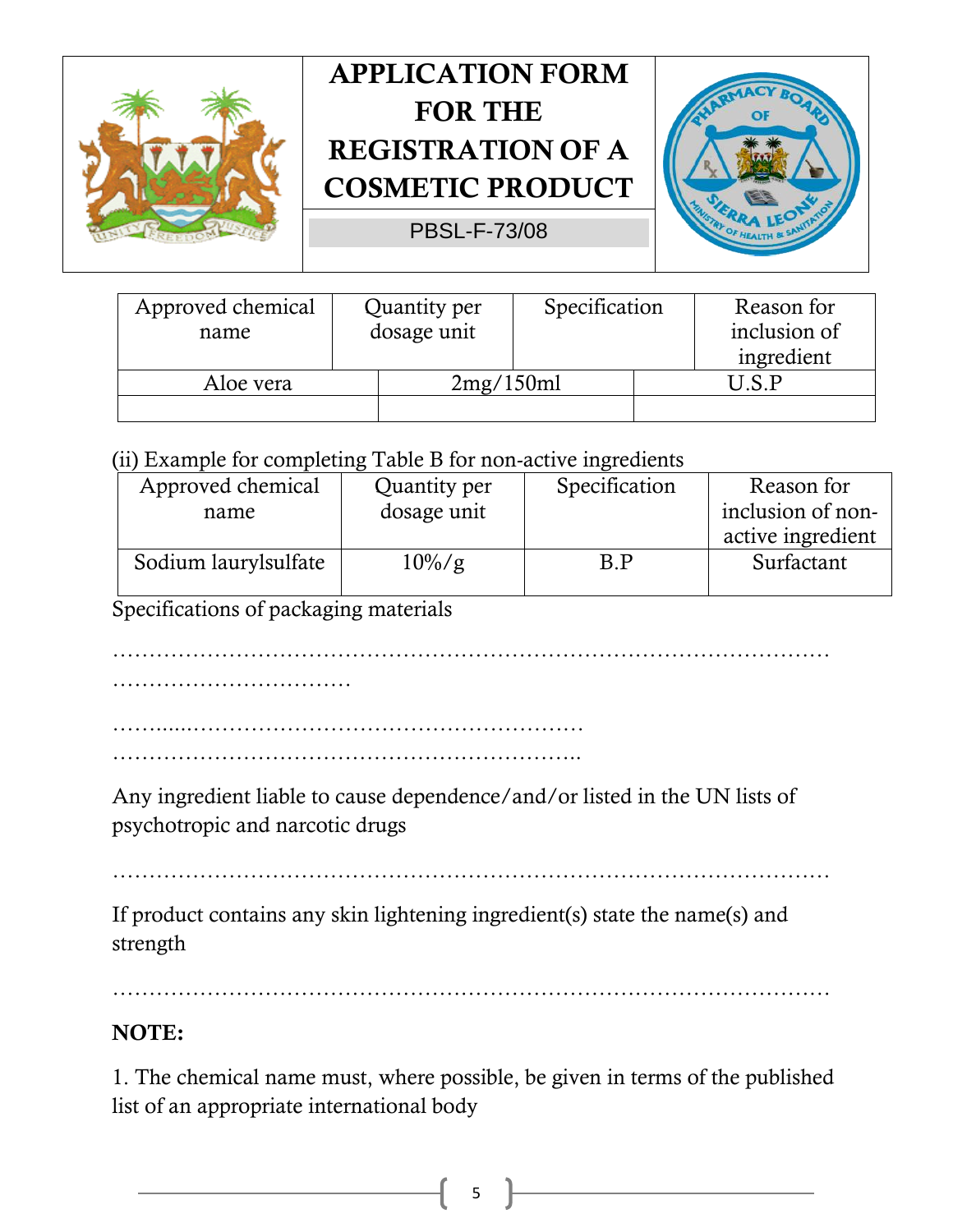

PBSL-F-73/08



- 2. Reference to the following publications will, where applicable, be accepted.
- a. British Pharmacopoeia
- b. European Pharmacopoeia
- c. Pharmacopoeia of the United States of America
- d. British Pharmaceutical Codex
- e. Such other works of reference as may be approved by the Board
- f. Where no reference is made to any of the specifications above, the inclusion

specification used or any other such specification must be specified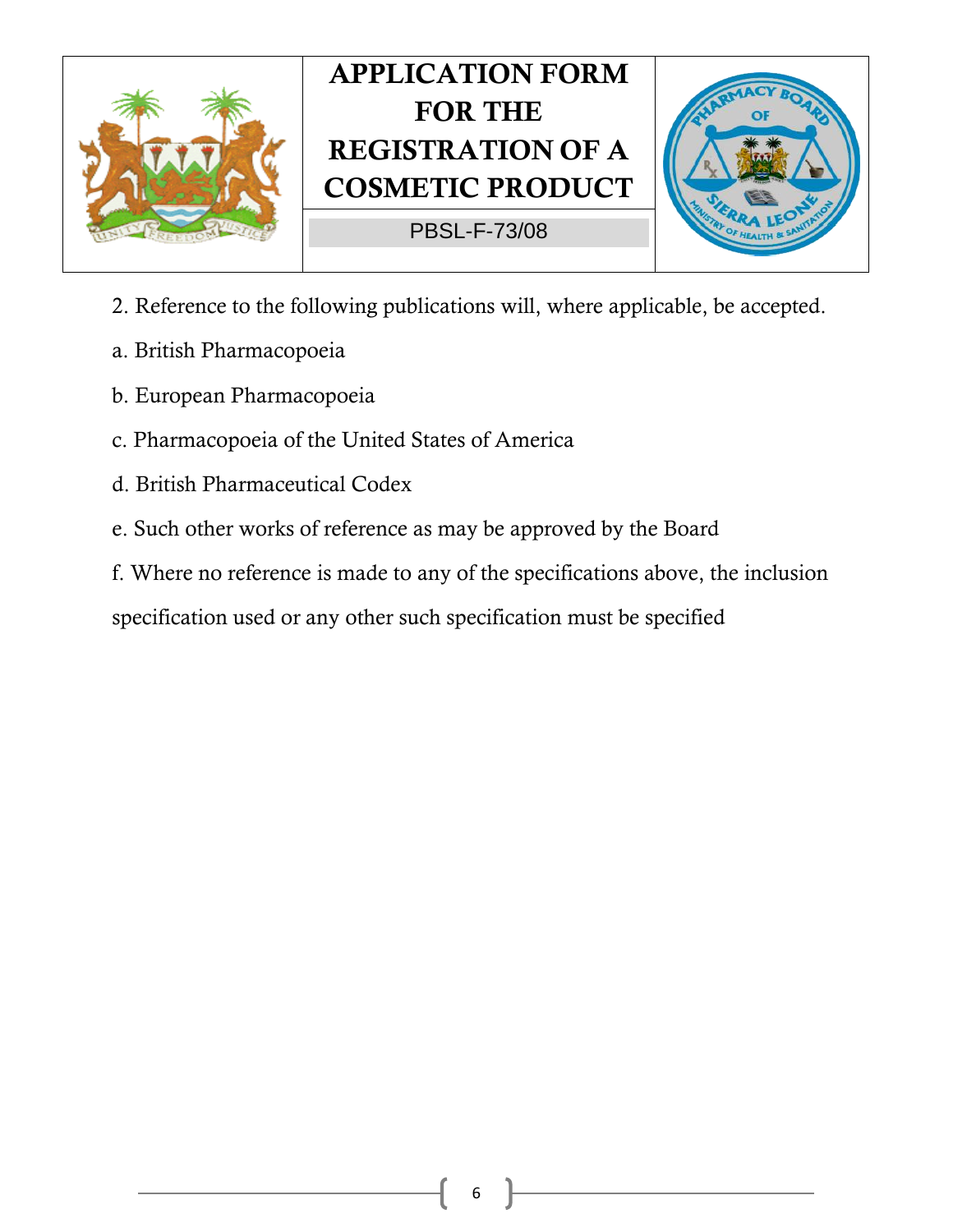

PBSL-F-73/08



### APPENDIX II *Manufacturing Procedures and Related Controls*

| Name of                                                                                                  |
|----------------------------------------------------------------------------------------------------------|
|                                                                                                          |
| Name of Applicant:                                                                                       |
|                                                                                                          |
| Dosage Form: Size: Colour:                                                                               |
| .                                                                                                        |
| a. Give a brief summary of the manufacturing procedure                                                   |
|                                                                                                          |
|                                                                                                          |
| b. Name and address of the manufacturer and Certificate(s) of Analysis of<br>the raw materials used      |
|                                                                                                          |
|                                                                                                          |
| c. Attach the final analytical report and authorization for release and any<br>other appropriate records |
|                                                                                                          |
| d. Proposed shelf-life of cosmetic                                                                       |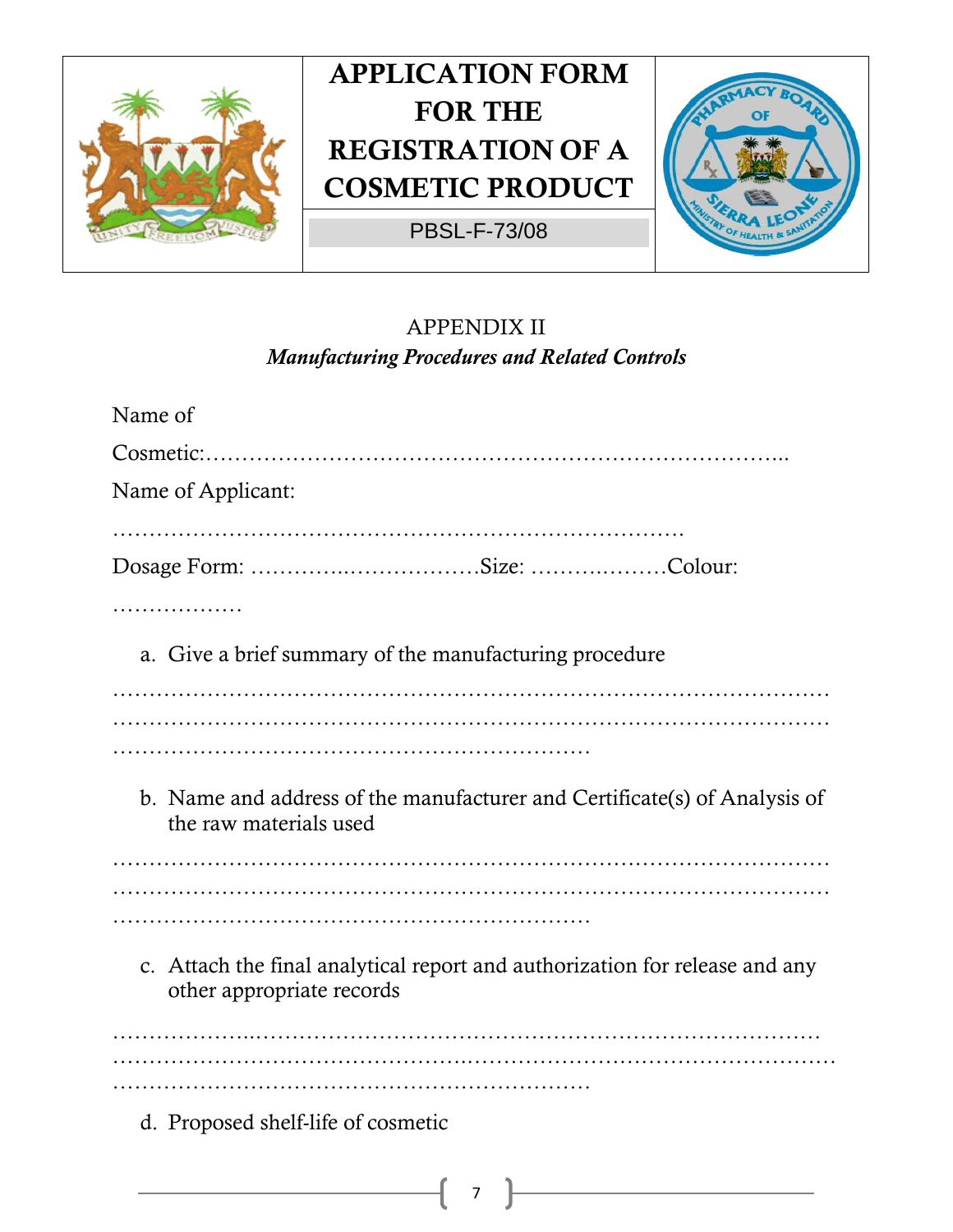

……………………………………………………………………………………… …………………………….

e. Stability data and justification on which shelf-life has been predicted

………………………………………………………………………………………

Attach names, address, and qualification of authorized persons in charge of product, quality control, packaging and release of product.

| <b>SECTION</b>       | <b>NAME OF</b><br><b>AUTHORISED</b><br><b>PERSON</b> | <b>ADDRESS</b> | <b>QUALIFICATION</b> |
|----------------------|------------------------------------------------------|----------------|----------------------|
| Quality<br>Control   |                                                      |                |                      |
| Product<br>Packaging |                                                      |                |                      |
| Product<br>Release   |                                                      |                |                      |

#### APPENDIX III *Administrative Status of the Product*

| Dosage Form:  Strength:  Size:  Colour: |  |  |
|-----------------------------------------|--|--|

1.

a. Has the cosmetic been registered in the country of origin?

8

YES NO

……………………………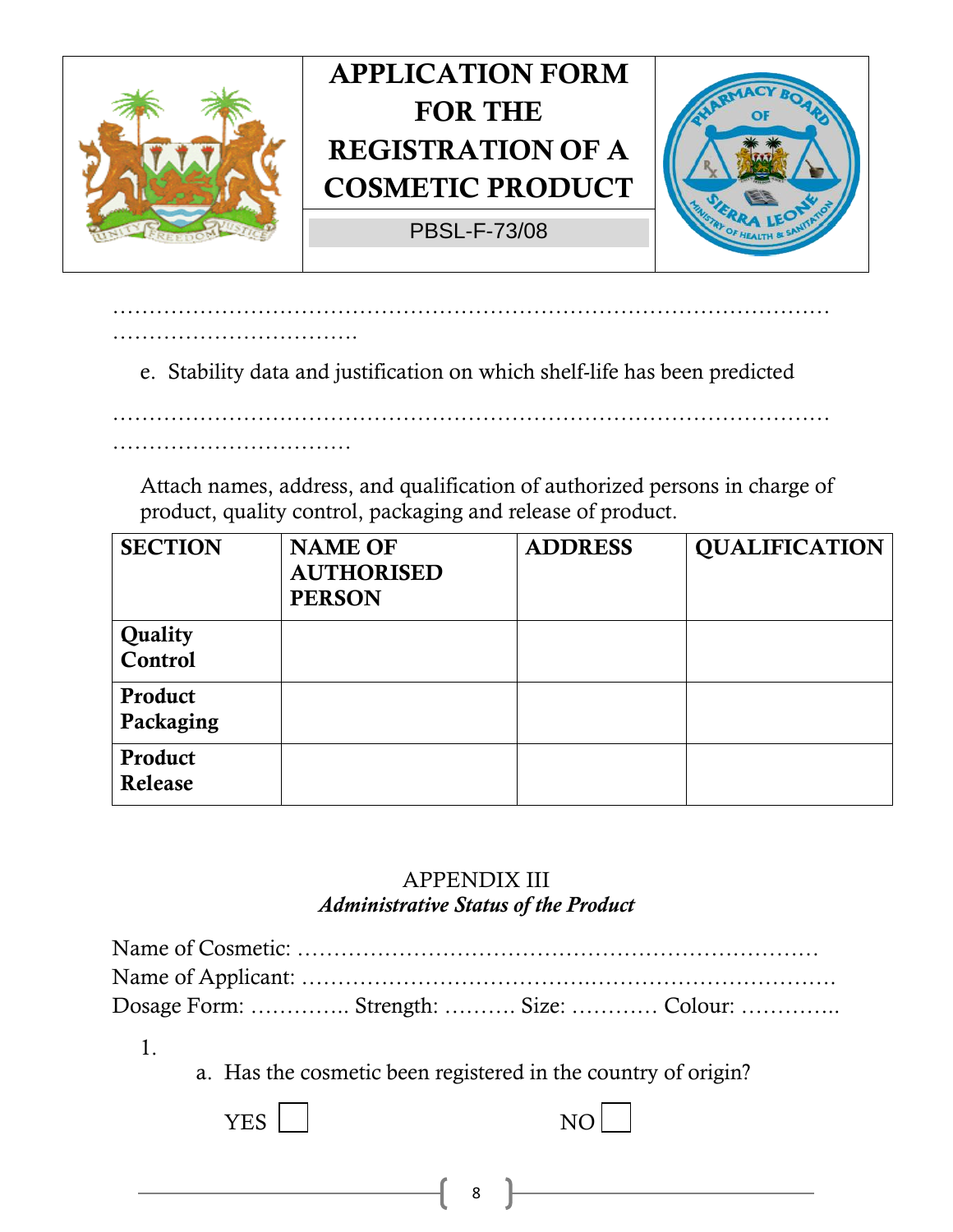

If YES, a valid certificate of registration in respect of such a chemical issued by the appropriate authority established for the registration of cosmetic in the country must accompany this application.

| If NO, state the reason(s)                          |                                                                               |
|-----------------------------------------------------|-------------------------------------------------------------------------------|
| in any other country?                               | b. Has an application for the registration of the cosmetic been made          |
| <b>YES</b>                                          | NO.                                                                           |
| If YES, list countries:                             |                                                                               |
|                                                     |                                                                               |
| or cancelled in any country?                        | c. Has the registration of the cosmetic been rejected, refused, deferred      |
| <b>YES</b>                                          | NO                                                                            |
| If YES, state detail                                |                                                                               |
|                                                     |                                                                               |
| 2. Is the cosmetic manufactured in other countries? |                                                                               |
| <b>YES</b>                                          | NO                                                                            |
| made to PBSL                                        | If YES, state details and list manufacturing plants from which imports can be |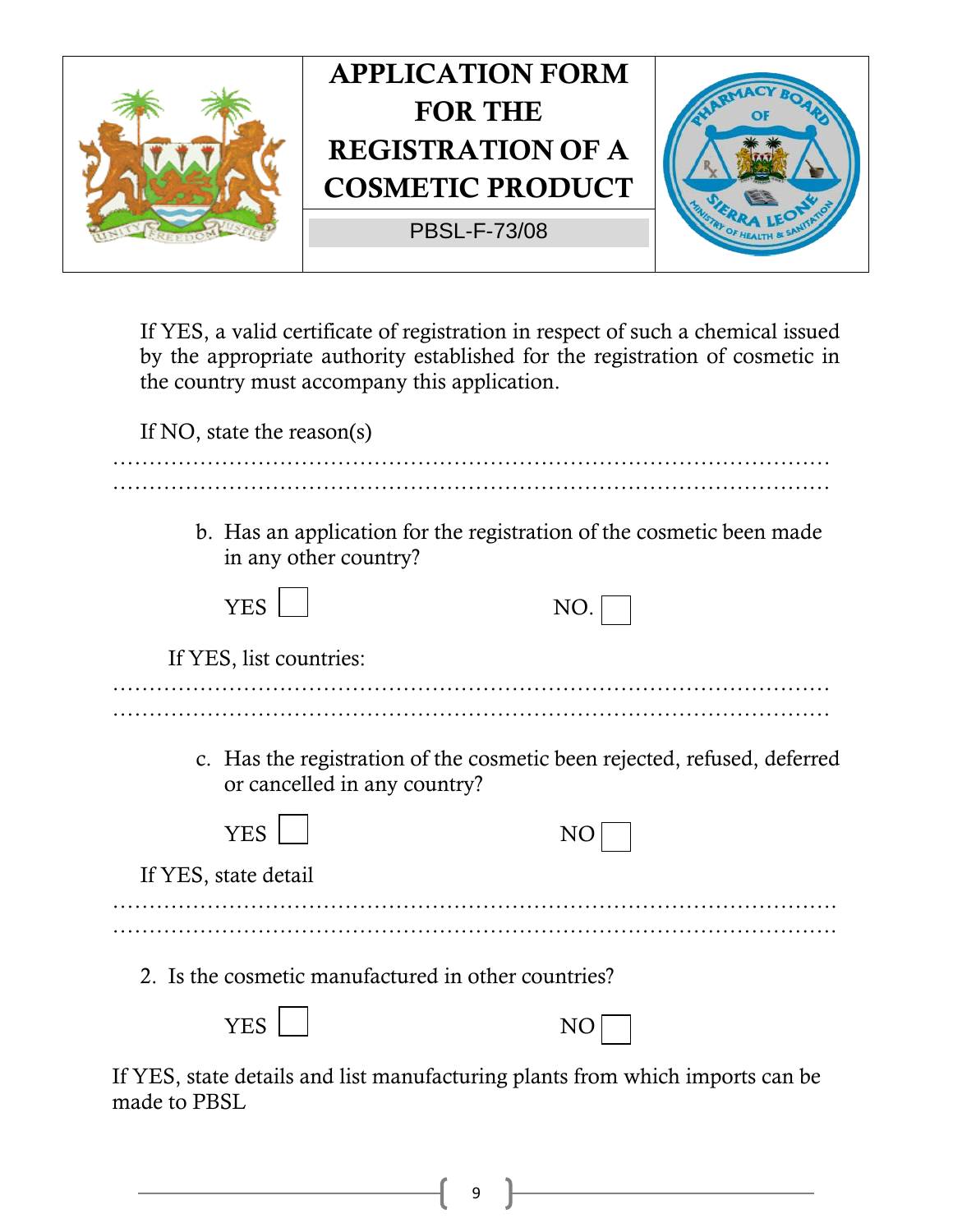

……………………………………………………………………………………… ……………………………………………………………………………………… 3. How do you envisage distributing the Cosmetic? ……………………………………………………………………………………… ………………………………………………………………………………………

Attach four (4) copies of labels, package inserts and packaging materials proposed for marketing this product in PBSL.

………………………………………………………………………………………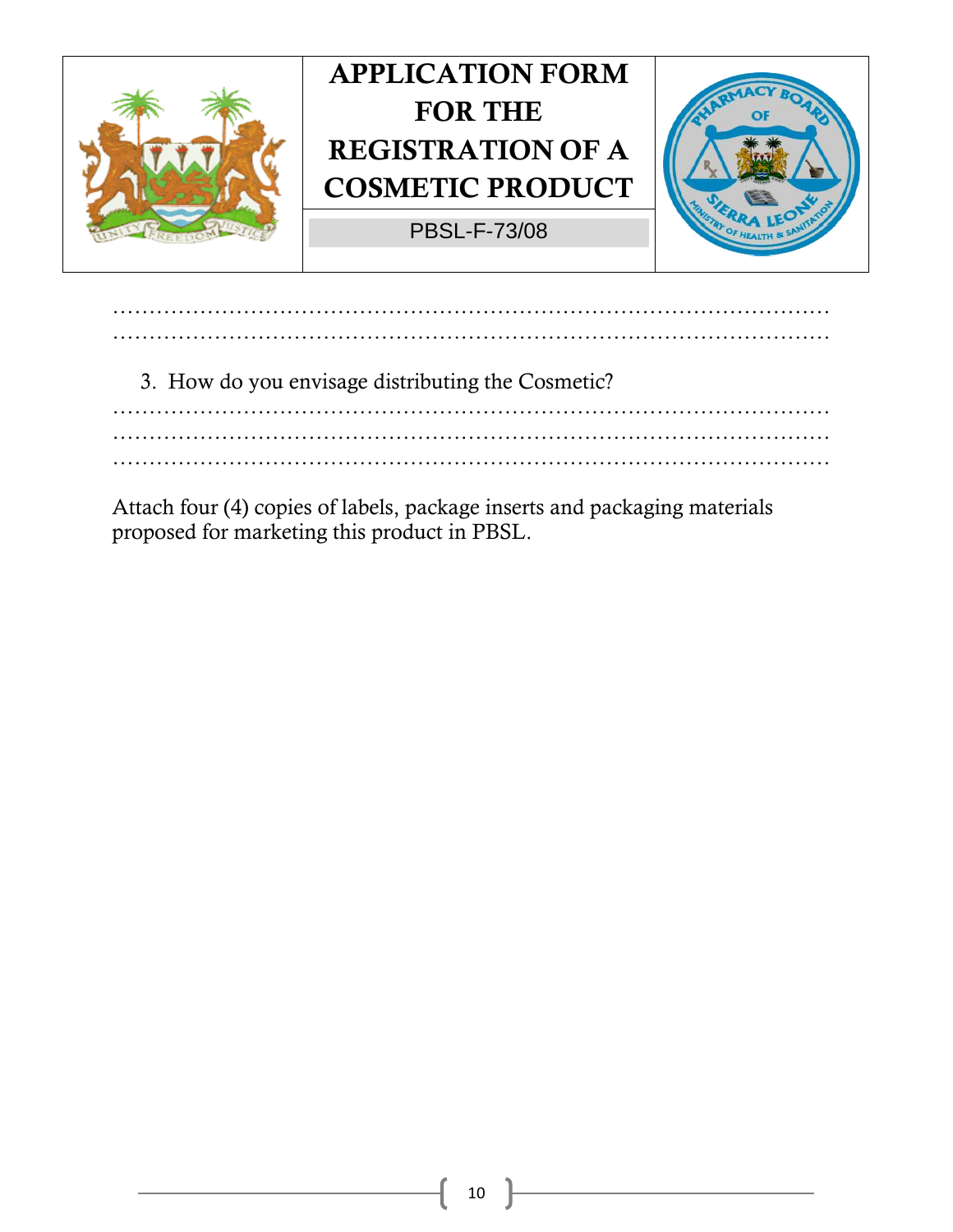

PBSL-F-73/08



### **APPENDIX IV**

### **Toxicological Information**

| Attach any relevant information on antidotes and management in case of<br>accidental poisoning |
|------------------------------------------------------------------------------------------------|
|                                                                                                |
|                                                                                                |
|                                                                                                |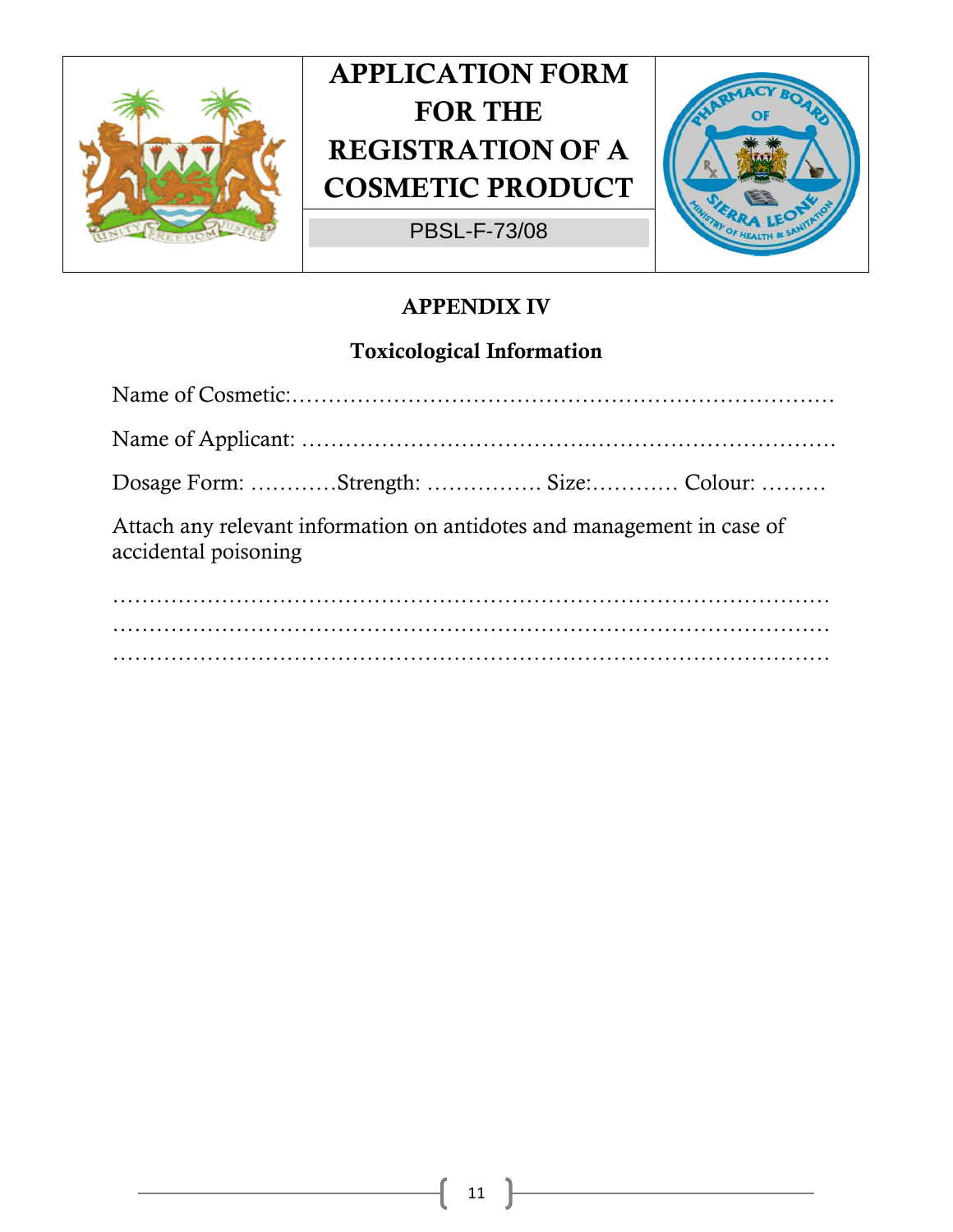

PBSL-F-73/08



### **APPENDIX V**

| Approved      | Quantity per | Specification | Reason for inclusion |
|---------------|--------------|---------------|----------------------|
| chemical name | dosage unit  |               | of ingredient        |
| Aloe vera     | 2mg/150ml    |               | II S P               |
|               |              |               |                      |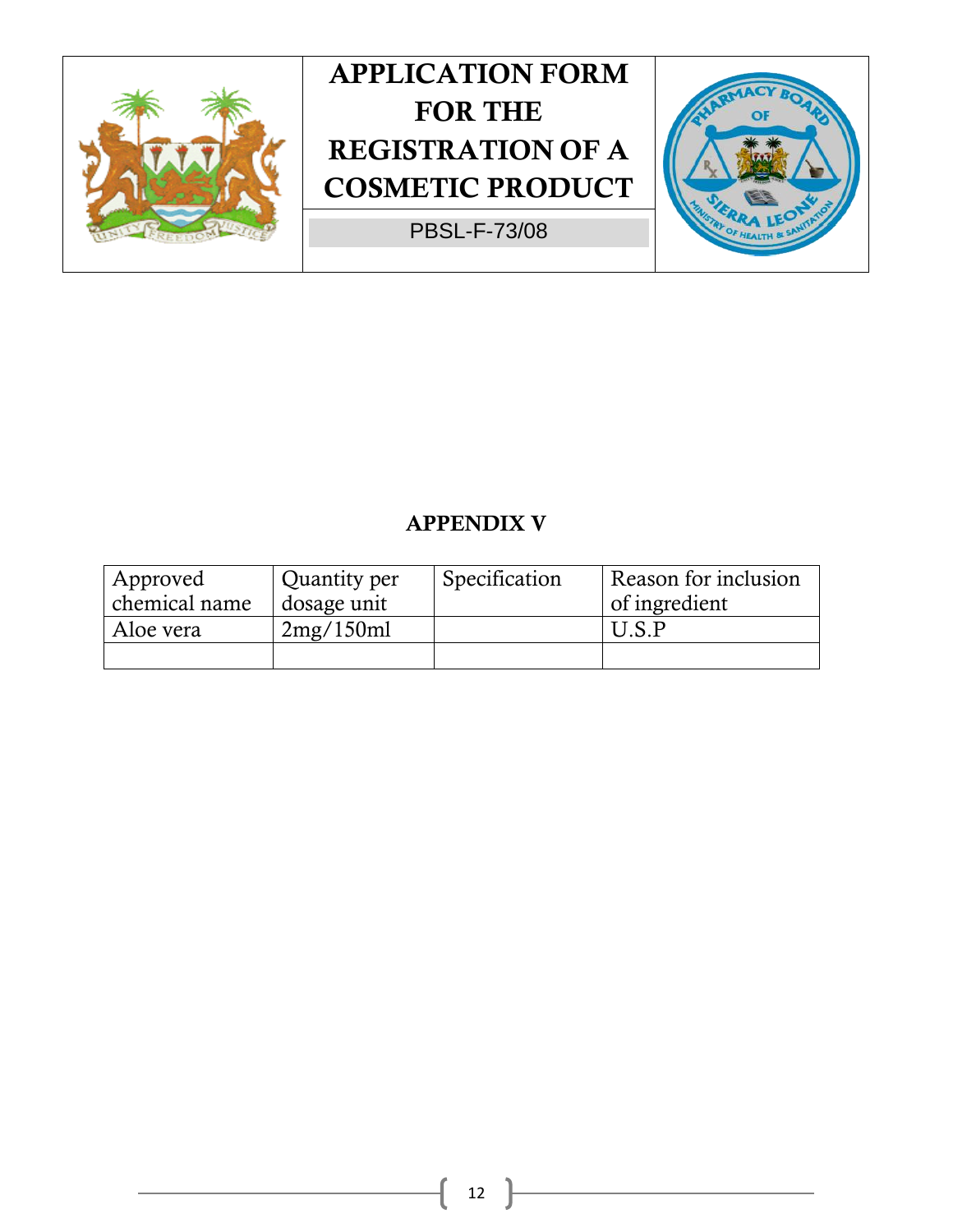

PBSL-F-73/08



#### **APPENDIX VI**

| Approved chemical name | Quantity per dosage | Specification | Reason for inclusion        |
|------------------------|---------------------|---------------|-----------------------------|
|                        | unit                |               | of non-active<br>ingredient |
|                        |                     |               |                             |
|                        |                     |               |                             |
|                        |                     |               |                             |
|                        |                     |               |                             |
|                        |                     |               |                             |
|                        |                     |               |                             |
|                        |                     |               |                             |
|                        |                     |               |                             |
|                        |                     |               |                             |
|                        |                     |               |                             |
|                        |                     |               |                             |
|                        |                     |               |                             |
|                        |                     |               |                             |
|                        |                     |               |                             |
|                        |                     |               |                             |
|                        |                     |               |                             |
|                        |                     |               |                             |
|                        |                     |               |                             |
|                        |                     |               |                             |
|                        |                     |               |                             |
|                        |                     |               |                             |
|                        |                     |               |                             |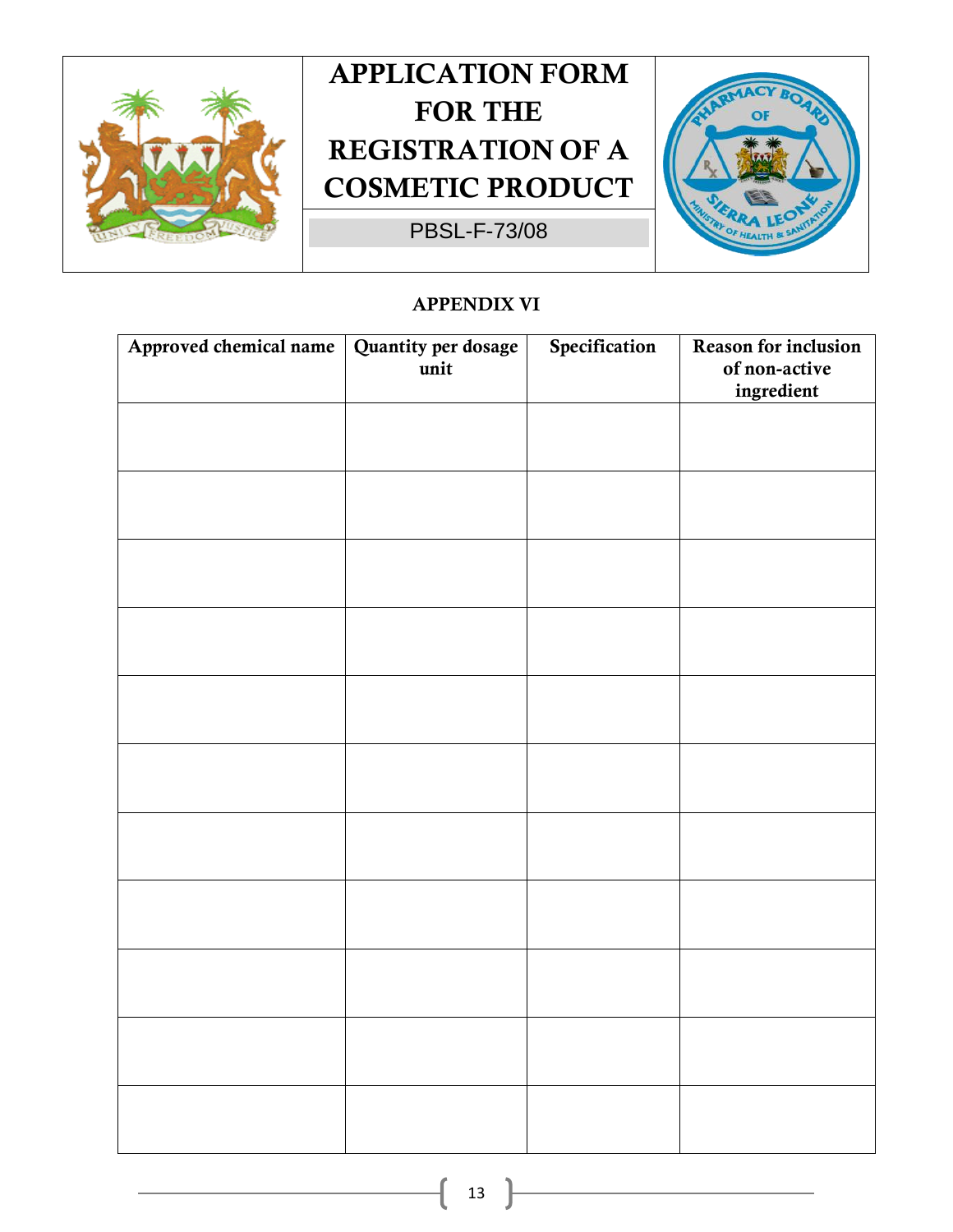